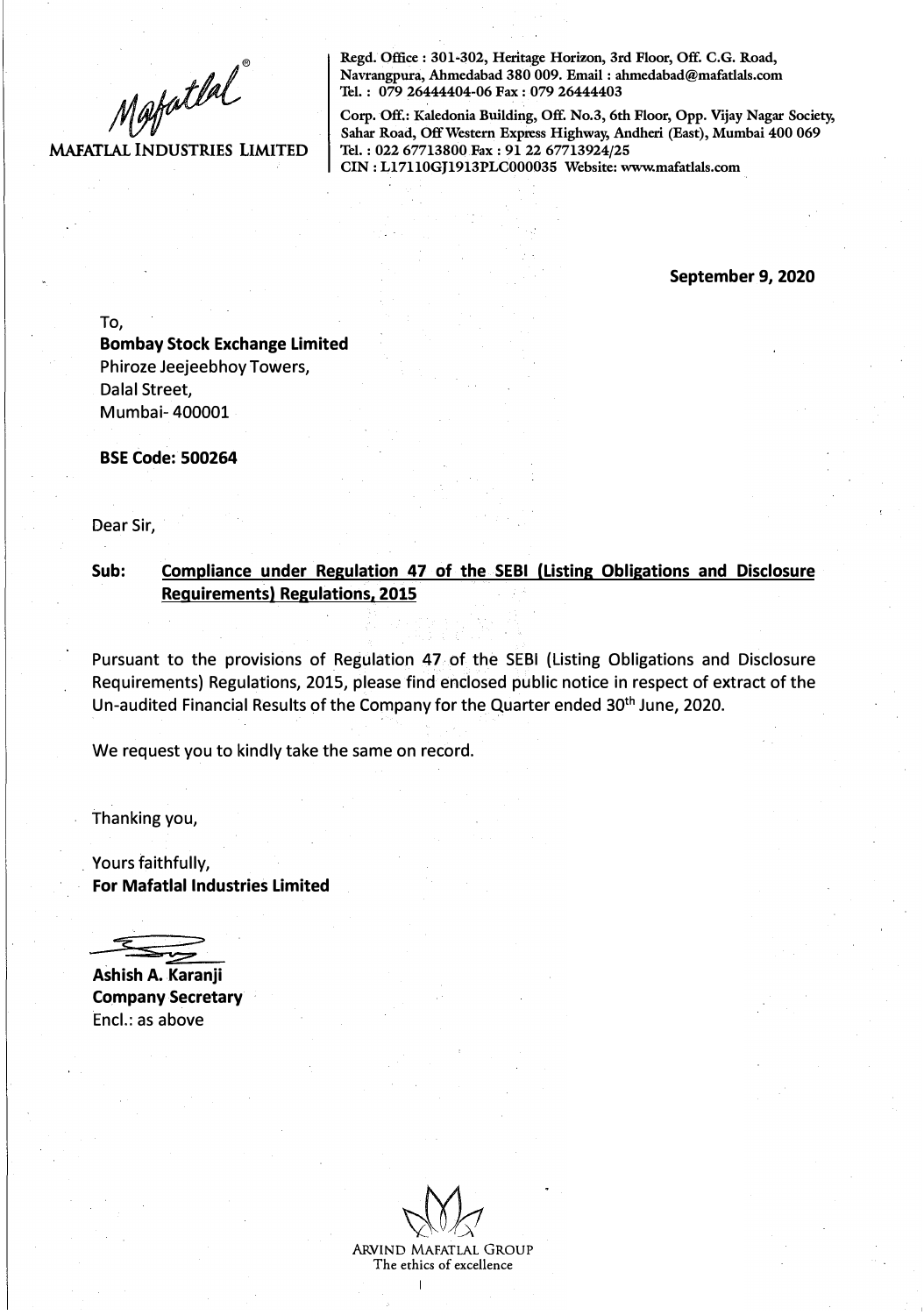|                                                                                                                                  | <b>MAFATLAL INDUSTRIES LIMITED</b><br>Regd. Office: 301-302, Heritage Horizon, 3rd Floor, Off C.G. Road, Navrangpura, Ahmedabad - 380 009<br>Tel: 079-26444404-06; Fax: 079-26444403 Email: ahmedabad@mafatlals.com; Website: www.mafatlals.com                                                                                                                                                                                                                                                                                                                                                                                                       |                             | Metatlal                                           |                                        |                                       |                          |                                                                |                                        |                                                                                            |  |  |
|----------------------------------------------------------------------------------------------------------------------------------|-------------------------------------------------------------------------------------------------------------------------------------------------------------------------------------------------------------------------------------------------------------------------------------------------------------------------------------------------------------------------------------------------------------------------------------------------------------------------------------------------------------------------------------------------------------------------------------------------------------------------------------------------------|-----------------------------|----------------------------------------------------|----------------------------------------|---------------------------------------|--------------------------|----------------------------------------------------------------|----------------------------------------|--------------------------------------------------------------------------------------------|--|--|
| Corporate Identification No.: L17110GJ1913PLC000035<br><b>EXTRACT OF UNAUDITED STANDALONE AND CONSOLIDATED FINANCIAL RESULTS</b> |                                                                                                                                                                                                                                                                                                                                                                                                                                                                                                                                                                                                                                                       |                             |                                                    |                                        |                                       |                          |                                                                |                                        |                                                                                            |  |  |
|                                                                                                                                  | FOR THE QUARTER ENDED 30th JUNE, 2020<br>$(5 \in \mathsf{In} \mathsf{lakhs})$<br><b>Consolidated</b><br><b>Standalone</b>                                                                                                                                                                                                                                                                                                                                                                                                                                                                                                                             |                             |                                                    |                                        |                                       |                          |                                                                |                                        |                                                                                            |  |  |
| Sr.<br>No.                                                                                                                       | <b>PARTICULARS</b>                                                                                                                                                                                                                                                                                                                                                                                                                                                                                                                                                                                                                                    | For the quarter<br>ended on |                                                    |                                        | For the year<br>ended on              |                          | For the quarter<br>ended on                                    |                                        |                                                                                            |  |  |
|                                                                                                                                  |                                                                                                                                                                                                                                                                                                                                                                                                                                                                                                                                                                                                                                                       | 2020<br><b>Unaudited</b>    | 30th June, 31st March.<br>2020<br><b>Unaudited</b> | 30th June,<br>2019<br><b>Unaudited</b> | 2020<br><b>Audited</b>                | 2020<br><b>Unaudited</b> | 31st March. 30th June. 31st March.<br>2020<br><b>Unaudited</b> | 30th June.<br>2019<br><b>Unaudited</b> | ended on<br>31st March.<br>2020<br><b>Audited</b>                                          |  |  |
| $\overline{1}$<br>$\overline{2}$<br>3                                                                                            | <b>Total Income from Operations</b><br>Net Profit / (Loss) for the period (before Tax,<br>Exceptional and/or Extraordinary items)<br>Net Profit / (Loss) for the period before tax                                                                                                                                                                                                                                                                                                                                                                                                                                                                    | 4,913.27<br>(1,939.79)      | 22.592.84<br>292.92                                | 27,606.21<br>(589.05)                  | 1,06,212.31<br>123.25                 | 4,919.09<br>(1,939.79)   | 22.597.43<br>292.92                                            | 27,611.95<br>(589.05)                  | 1,06,230.32<br>123.25                                                                      |  |  |
|                                                                                                                                  | (after Exceptional and / or Extraordinary items)<br>Net Profit / (Loss) for the period after tax<br>(after Exceptional and/or Extraordinary items)                                                                                                                                                                                                                                                                                                                                                                                                                                                                                                    | (3.758.90)<br>(3,758.90)    | (372.50)<br>(407.37)                               | (520.23)<br>(520.23)                   | (1, 335.93)<br>(1,370.80)             | (3,758.90)<br>(3,758.90) | (372.50)<br>(407.37)                                           | (520.23)<br>(520.23)                   | (1, 335.93)<br>(1,370.80)                                                                  |  |  |
| 6                                                                                                                                | Total Comprehensive Income for the period<br>[Comprising Profit / (Loss) for the period (after tax)<br>and Other Comprehensive Income (after tax)]<br><b>Equity Share Capital</b><br>Reserves (excluding Revaluation Reserve)                                                                                                                                                                                                                                                                                                                                                                                                                         | 544.89<br>1.391.28          | (9,680,03)<br>1.391.28                             | (8,015.73)<br>1.391.28                 | (22, 266.40)<br>1,391.28<br>27,064.67 | 544.89<br>1.391.28       | (9,680.03)<br>1,391.28                                         | (8,015.73)<br>1,391.28                 | (22, 266.40)<br>1.391.28<br>27.071.60                                                      |  |  |
| $\mathbf{8}$                                                                                                                     | (Loss) / earnings per share<br>(face value of ₹ 10/- per share) (not annualized)<br>- Basic and Diluted                                                                                                                                                                                                                                                                                                                                                                                                                                                                                                                                               | (27.02)                     | (2.93)                                             | (3.74)                                 | (9.85)                                | (27.02)                  | (2.93)                                                         | (3.74)                                 | (9.85)                                                                                     |  |  |
| Notes:<br>1<br>$\overline{2}$                                                                                                    | area are a 11 comparative<br>The said results have been reviewed by the Audit Committee and approved by the Board of Directors of the Company at its meeting held on 8th September, 2020.<br>The above is an extract of the detailed format of the Financial Results for the quarter ended 30th June, 2020 filed with the Bombay Stock Exchange under<br>Requlation 33 of the SEBI (Listing Obligations and Disclosure Requirements) Requlations, 2015. The full format of the said Financial Results are available on the<br>website of the Company at 'www.mafatlals.com' and also available on the website of Stock Exchange at 'www.bseindia.com. |                             |                                                    |                                        |                                       |                          |                                                                |                                        | By Order of the Board                                                                      |  |  |
|                                                                                                                                  | Place: Mumbai                                                                                                                                                                                                                                                                                                                                                                                                                                                                                                                                                                                                                                         |                             | ARVIND MAFATLAL GROUP                              |                                        |                                       |                          |                                                                |                                        | <b>For Mafatlal Industries Limited</b><br>$Sd/-$<br><b>H.A.MAFATLAL</b><br><b>CHAIRMAN</b> |  |  |

**Date : 8th September, 2020** 

The ethics of excellence

DIN:- 00009872